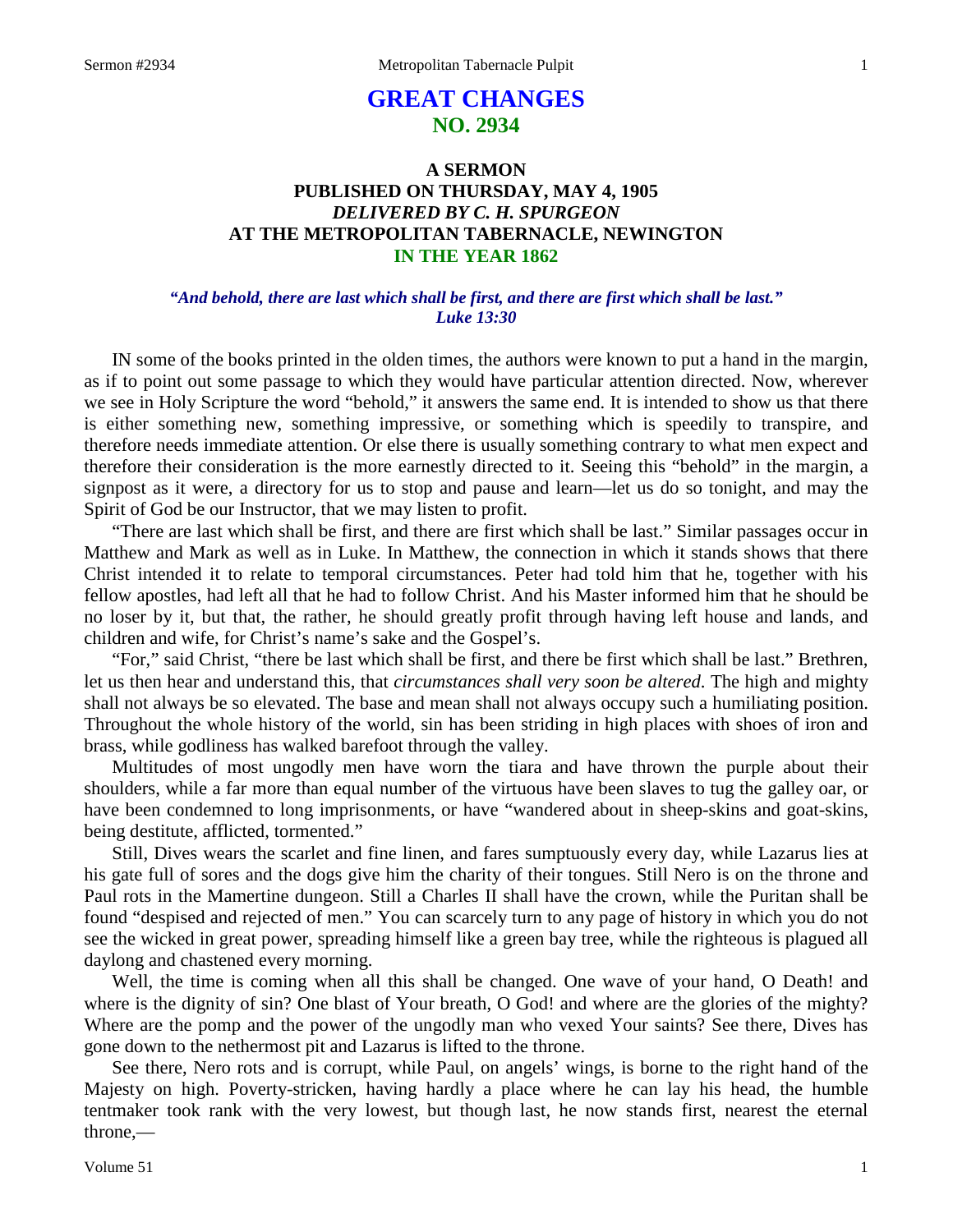# *"Midst the bright ones, doubly bright."*

Proud, having all the earth at his beck, Rome's legions at his call, Nero reigned and thought himself a god, but now the meanest slave is greater than he, and they mock and jeer him, even they, the princes who lost their thrones by him and the men whom he trampled in the dust. In hades, they greet him with the cry, "Art thou become like one of us?" and marvel greatly because the mighty are fallen and the proud are stained in the mire.

Patience, then, patience, you who are the sons of poverty and yet the sons of God. Hush your boasting, you that are the heirs of wrath and yet the heirs of fortune—the tables shall soon turn—eternity shall undo the incongruities of life. Time! your inequalities shall all be forgotten, justice shall right every wrong, "the first shall be last, and the last shall be first."

So, brethren, to pass on, there is no doubt that *this is equally true with regard to the world's esteem*. For many a long year, the precious sons of God, comparable to fine gold, have been esteemed as earthen pitchers, the work of the hands of the potter. For the first three centuries there was no villainy too vile to be laid at the door of the Christians. They were baser than the greatest miscreants. The world hooted them from the streets. No terms were thought bad enough for them. "It is not fit that they should live," was the world's verdict upon the followers of the Crucified.

And even today a godly man is held in no reputation. There are no racks, 'tis true—no prisons, no fines—but there are the jeer and the mockery, the shrugging of the shoulder, the reviling, the shame, and the spitting—these have not ceased even now. Genius, intellect, science, taste, poetry, and literature have their golden shrines. Godliness it just tolerated in its own conventicle.

I may be addressing some Christian men, some young converts especially, who feel it very hard to have the cold shoulder in society, to be neglected by their friends, to be threatened by their parents, to be forsaken by all who once counted them to be good. Ay, patience, patience, patience! You that are the last for Christ shall be the first with Christ by and by.

Those that are first today in honor, and think themselves great and famous because *they* will never yield to fanaticism, because *they* will never be enthusiastic after Christ—they shall be among the last. The day comes when they shall "awake to shame and everlasting contempt." The organs of public sentiment will change their tone. The world that honored the ungodly shall see their shame. The eyes that once looked slightingly on saints shall be made to honor them as the noblest of the noble and they that hated Christ shall be lightly esteemed. Let those two thoughts be riveted upon our memories.

But I choose to dwell rather upon two other thoughts. The first part of my text seems to me to teach *wonders of grace*, and the next part of it seems to me to teach *wonders of sin*.

**I.** Here, surely, is A WONDER OF GRACE—"There are last that shall be first."

Here is divine sovereignty—choosing the last to make them first. Here is sovereign grace—forgiving the greatest sin to make the brightest saint. Here is almighty power changing the most degraded, turning the current of the most strong-minded sinner and making his soul "willing in the day of God's power."

What means it, those that are last? I take it, if I understand the sense aright, it means this. There are some that are *last in pedigree*, born of impious parents in some low hovel, in some dingy room, an attic or a cellar, in some court, where the first sound that reached their ear was blasphemy, and the first sight that greeted their eye was drunkenness. How many we have of such in London, who are indeed last if we consider their birth!

Poor things, they are born not simply to poverty, but they seem to be the nurslings of vice. One's eyes might weep tears of blood when we think how unhappily some children are placed in the very first moment of their advent into society. Glory be to God, however, there are some of these that shall be first. God will find His jewels in the dens, and alleys, and slums of London, and take up to His eternal throne those that were the sons of harlots and the children of the thief—that they may sing forever of His amazing grace.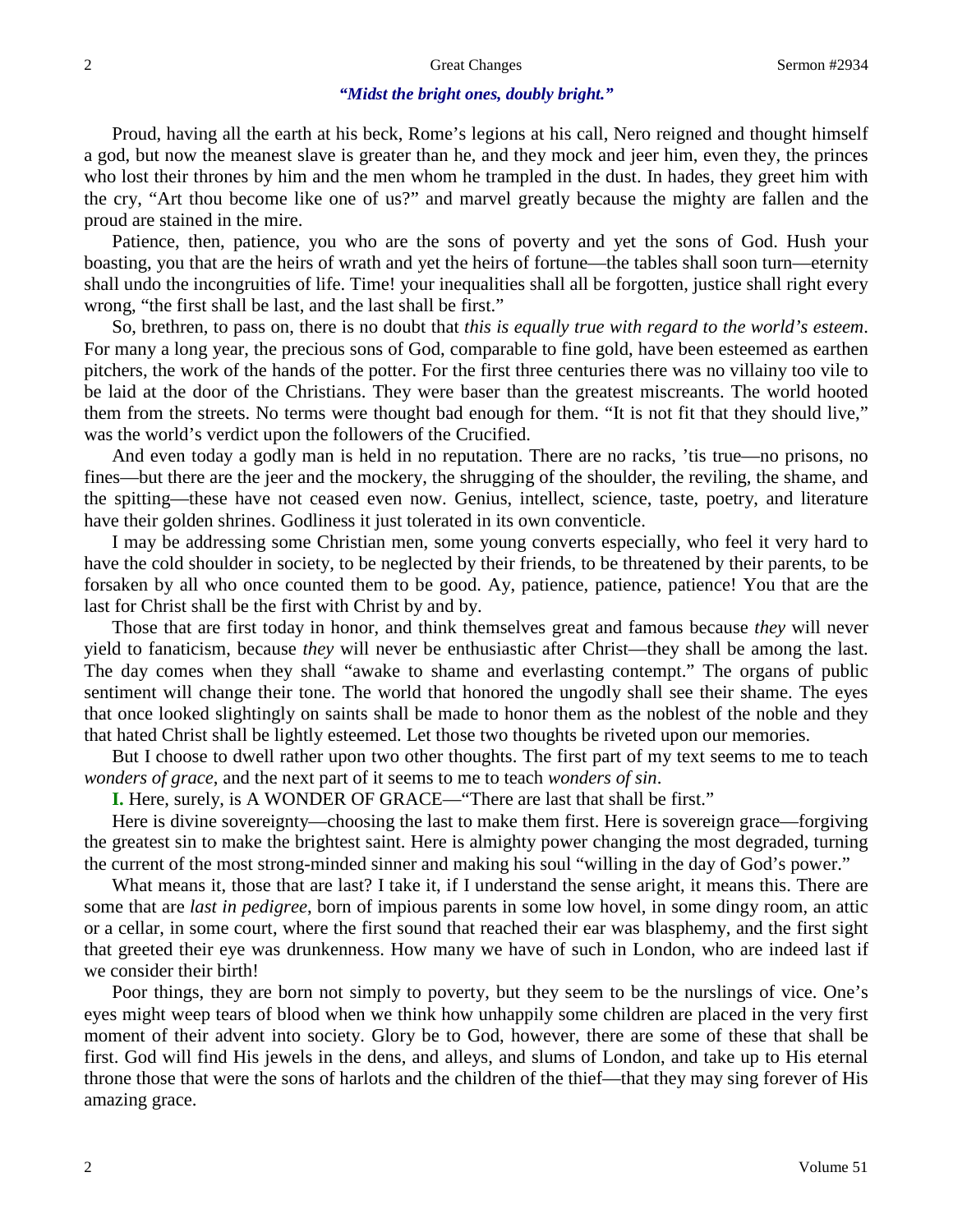Last, too, they are in education. Turned out into the street to pick up from every boy the vice he has acquired, to learn from evil men villainy of which their young hearts would not have dreamed. If you should go into our Ragged schools, especially some in the very lowest neighborhoods, or if you would hear Mr. Gregory, the missionary in St. Giles's, tell his tale of all the sin he sees and the education that our young men of St. Giles's get, O gentlemen of St. James's! it might well make you blush—blush with shame that you are not doing something for them—shame for yourselves that you let your neighbors live like this. Your neighbors still they are, though they are hidden behind the tall houses of your gorgeous streets and crescents, your squares and terraces.

Well, these are last in education, but glory be to God, some who were trained for the gallows and tutored for the convict settlement, shall, nevertheless, be taught of the Lord and inducted into the fellowship of the saints. Irresistible grace shall come and pluck them out of the furnace, hating the garment spotted with the flesh, yet esteeming them that they also may be jewels in the Redeemer's crown.

Then, again, they are *last in morals*. At eventide, see her as she goes out to hunt for souls. See him, too, as at eventide he reels from gin palace to gin palace, to drink, to swear, to curse. Ah! we are not without those who are last in morals in this huge den of vice, this city of iniquity. Could Sodom find sinners that would match with the sinners of London? What think you? Could Tyre and Sidon outvie the iniquities that are near our doors and may be seen in our own streets? I think not.

You need not, tonight, go many steps when once the sun is down before you will see under every gaslight some that are last. Blessed be God—some of them shall be first. Praise the Lord, you angels, there are some of them here tonight, some of them saved, some of them snatched from the fire, and they will sing in heaven—and they do sing on earth right sweetly to the praise of the love that has made the last to be the first.

What though some of these appear, beside their moral debasement, to have *the last disposition that could ever be susceptible of grace*? You know the men I mean. Men that, when you look into their faces, you feel you would not like to meet them on a dark night. There are such men, whose very countenances betray a stolidity and hardness that is not altogether common to men.

Do you remember what the Scotsman said to Rowland Hill, when he looked long into his face? and Rowland asked him, "What are you looking there for?" "I was looking at the lines on your face," said he. "And what do you think of me?" said Rowland. "Why," said the man, "I was thinking that, if it hadn't been for the grace of God, you would have been one of the biggest scoundrels living." And Rowland said 'twas even so. He felt that himself. And I think we have all felt so. We have all felt, as one good man said, "There goes John Bradford, if it were not for the grace of God." To the ale-house, to the prison, to the gallows—each of us might have come if sovereign grace had not prevented.

There are men who seem naturally more coarse, more rough, more wild, more outrageous than others. They have furious passions, they have a fiendish temper. What other word could I use? They have a temper that seems to make them like very maniacs over a little provocation. They know not what to do, but stamp and rave, and say they know not what. These are the last men you would think could be saved.

Ay, but there are many of them that have been made first. Strange is it that God picks out the very men whom we would throw away—the most worthless, the most hopeless, hapless, and helpless. Sovereign grace had fixed its eye upon them and said of each one of them, "I will have that man." That man's will stood out stoutly and resisted to the uttermost the pleading voice of salvation, but grace would have him. O that strong will of his, how useful it is now in the cause of Christ! That hard heart of his, now softened, seems to give a holy courage, and a dauntless and a fearless manner which would be unknown to men of a different mold. "There are last that shall be first."

What inferences do we draw from all this? We draw these lessons. There is an encouragement for some of you who think you are last. I bless God there are always some of the last ones coming into the Tabernacle. God deliver us from having an exclusively respectable congregation! I like to see men of all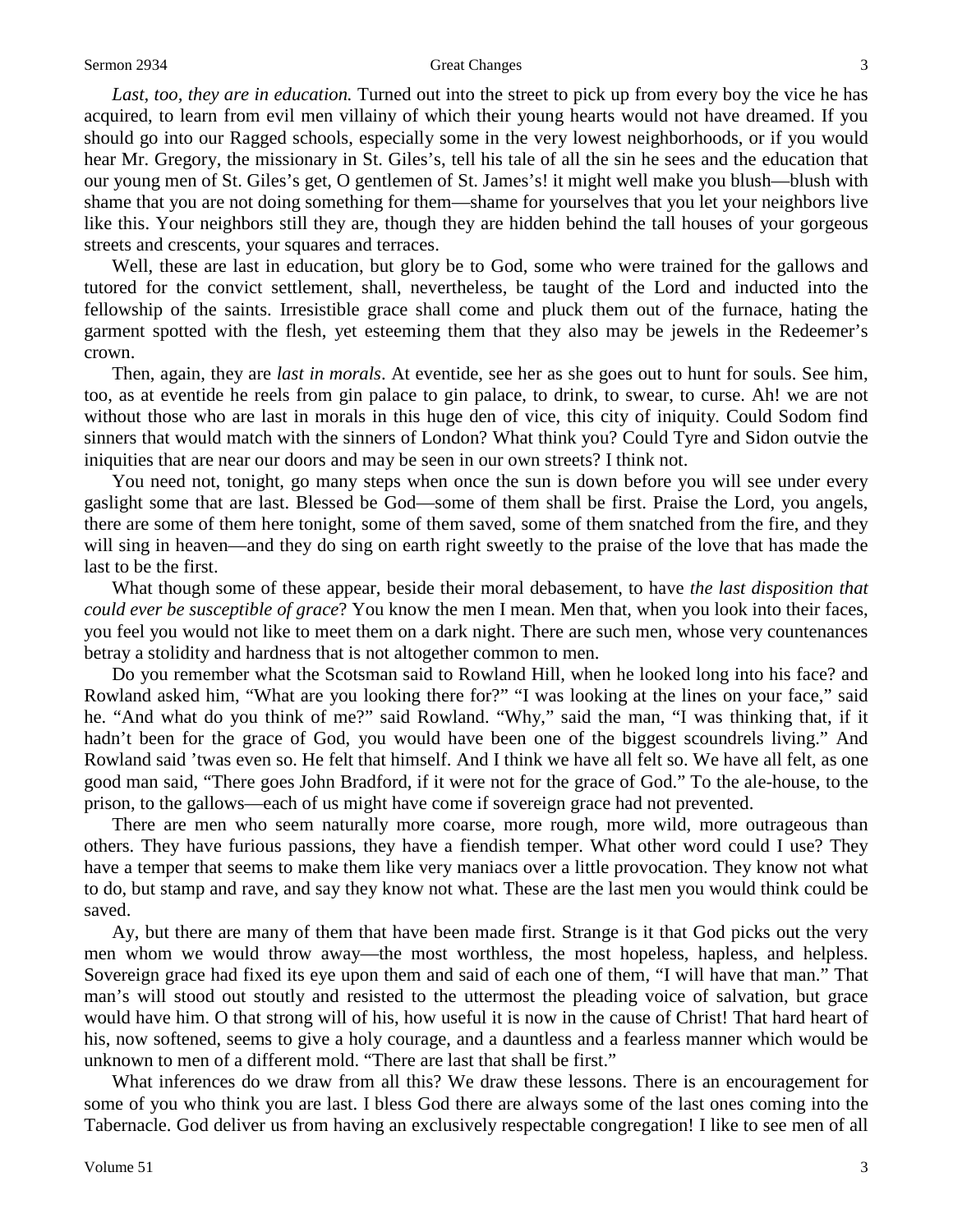classes. I do like to see the poor come in, and I like to see the base and vile come in—and I know they do.

I feel like Rowland Hill, when it was said to him, "It is only the tag, rag, and bobtail that go to Surrey Chapel." "Ah, then!" he said, "Welcome tag, and welcome rag, and welcome bobtail—these are just the sort we want to see come into the chapel." "Ah," I hear someone say with a sigh, "that means me, that means me. I am one of those men. I am one of the last." Then there is encouragement for you. Mercy's gates stand wide open and Christ invites you in. Trust Him at this very hour, for, "There are last that shall be first."

And brethren, what cause for humiliation to us who are saved! Were not we the last? I am sure, when I look at that headstrong boy, when I think of that hard, stubborn boy, that never did and would not yield—when I think of that child who could bear any measure of chastisement, but never would make an apology for anything—and then think of myself saved by grace, I marvel. How is it that God should choose such a one as I am? And I think you can all say, "Why me, Lord? Why me?" And you can put it down to this, "There are last that shall be first."

And what a reason this is why you and I should serve Christ, too! What, did He look on me when I was last and will I not work for Him? Stand out of the way, you groups of cold-hearted men. Stand out of the way, you careless professors, that cannot serve your Master, I must and will do God service, for I owe Him more than you do.

Mary, I implore you, by the gentleness of your spirit, stand back, stand back. I *must* break *my*  alabaster box over that blessed head, for I have much forgiven, and therefore I love much. I *must* do much for Him. Give me great sinners to make great saints. They are glorious raw material for grace to work upon, and when you do get them saved, they will shake the very gates of hell. The ringleaders in Satan's camp make noble sergeants in the camp of Christ. The bravest of the brave are they. God send us many such and we will sweep before us yet the hosts of evil and drive iniquity into the depths of the sea. "There are last that shall be first."

O dear friends, I wish the net would catch some of the last right now. I know that young man over there thinks that Christ will never save him. "There are last that shall be first." I know that young woman has written it down in her conscience that she is an odd person—she is sure to be passed over one of the last, I see. Ah, and you shall be among the first. Only believe Christ, only trust Him. He is God. He *can* save you. He is man. He is *willing* to save you. Trust Him, His promise is given, He will save you, He will wash you from every sin, and bring you with joy before His face at the last.

**II.** But now I must take the second part of the text, as briefly as possible, and speak of WONDERS OF SIN. "There are first that shall be last."

*First in ancestry*, hushed to your slumber with a holy lullaby, dandled on the knee of piety, hanging at the breast of tenderness and love—from your mother's arms you shall go to the frightful grasp of the destroyer, and from a father's rejected counsel to the sinner's direst doom!

"There are first that shall be last." *First in training*, taught in the Sunday school, prayed over, wept over.

"There are first that shall be last." *First in privileges*, sitting under a faithful ministry, warned, exhorted, entreated, pleaded with. "There are first that shall be last." Having much light and knowledge, having an awakened conscience, but quenching it, having the warnings of the Spirit, but stifling them. "There are first that shall be last." Regularly in the house of God, well-read in Scripture, well-trained in doctrine, understanding the way of God, but not running in it, knowing your duty but doing it not. "There are first that shall be last."

O my Hearers, I speak to thousands of you that are among the first tonight! When I said there were last ones here, I glanced for the few, but oh, how many of you belong to the tribes and families of men who are of the first! You are not Sabbath-breakers, the most of you—you go to a place of worship. You are not heathens—you have a Bible, you do read it sometimes—and you know what faith in Christ means, if you have it not in your hearts.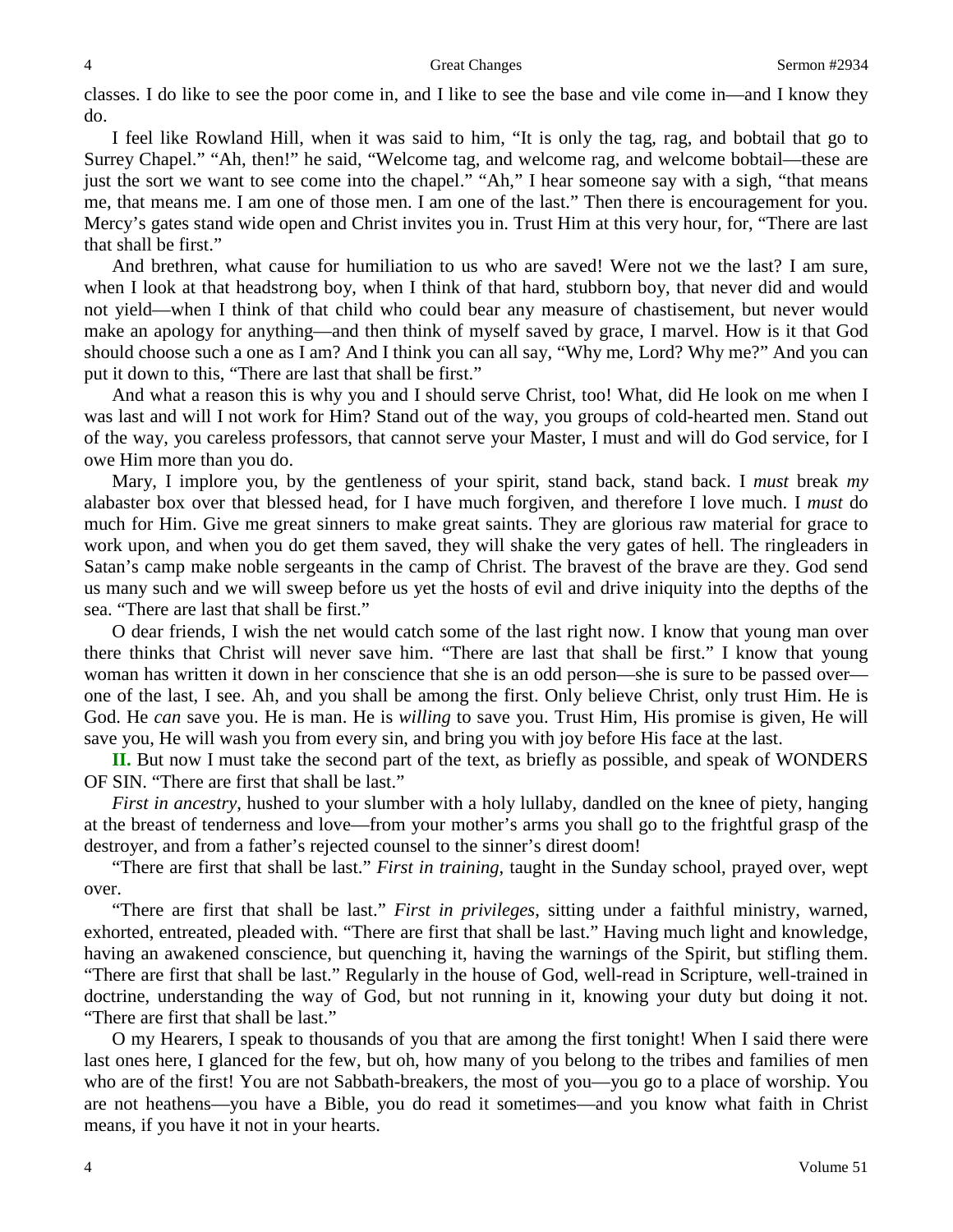O London! London! London! You fair metropolis of merchandize and wealth! How are you exalted to heaven by your privileges! Christ is preached in the corner of every street now, in your parks, in your fields. Christ is preached in your theatres, He is preached where every man can hear of Him if he will. First and foremost as you stand, O inhabitants of London, the envy of many nations and their refuge of the oppressed of all nations—how many of you shall be worse off than the savages of Africa or the cannibals of New Zealand! "There are first that shall be last."

I cannot preach on this text. I have not the strength, I have not the power of thought to point out this solemn truth as I fain would and to thrust it on your consciences. I can only thus make it ring and sound in your ears by saying again, "There are first that shall be last."

Remember, if it be so with you—and this is the conclusion of the whole matter—your being last will involve awful responsibilities because you *were* first. You cannot perish as others do. If you do reject Christ, how shall you escape who neglect so great a salvation? Sirs, I tell you, it will be more tolerable for Sodom and Gomorrah than for you in the day of judgment.

Besides this, how shall you escape from the remorse of your conscience, when conscience, wide awake, shall cry, "You knew your duty, but you did it not"? The caverns of Hades shall say, with dull and dreary echoes, "You knew your duty, but you did it not." Every revolution of eternity, as it brings some fresh crisis of your pain, shall say to you, "You knew your duty, but you did it not."

Banished from heaven to Tophet, from the Temple of the Lord to Gehenna, from the voice of the minister to weeping, and wailing, and gnashing of teeth, from the song of the sanctuary to the howlings of the pit—this, this shall be the edge of the sword, this the tooth of the devouring worm—"You knew your duty, but you did it not."

O you first ones, God help you! If you ever should be last, how terrible will be your doom! Let us then engage in great searching of heart tonight. I search my own soul now—what if I, standing first in Gospel privileges, the teacher of this people—what if I be among the last? My brethren, you the elders and deacons of this church, the first in our Israel—what if you are among the last?

You young men and women of our Catechumen classes, of our Bible classes—you young men of our College, first, most hopeful of all—what if you be found among the last? You Sunday school teachers and superintendents, you who teach young children the way to heaven—what if you learn not the way to heaven yourselves? What if you, the first, should be the last?

You, the beloved of my soul, whom these hands have baptized into the Lord Jesus Christ, you with whom we have had sweet communion at the blessed feast of the Lord's table—what if you, the first, should be among the last? I can but reiterate the cry, I can but stand here, like Jonah, and cry aloud with one unvarying note of warning, "Take heed, you first, that you are not among the last!"

And what shall we all say, rolling the two sentences into one? O grace, make me among the first. Let me not be among the last at the last! O God, help me now to escape from hell and fly to heaven! I do accept Christ as my Savior.

> *"'Nothing in my hands I bring, Simply to the cross I cling."'*

Say that in your souls after me, you who feel it,—

*"Just as I am, and waiting not To rid my soul of one dark blot, To Thee whose blood can cleanse each spot O Lamb of God, I come."*

Trust the Master now, my hearers. Say in your spirits, "Yes, we're guilty and vile. Save us, Lord, or we perish." Let the cry of your repentance and the utterance of your faith go up to heaven in one sound. And then God commissions us to say to you, from His Word, that He absolves you from the guilt of all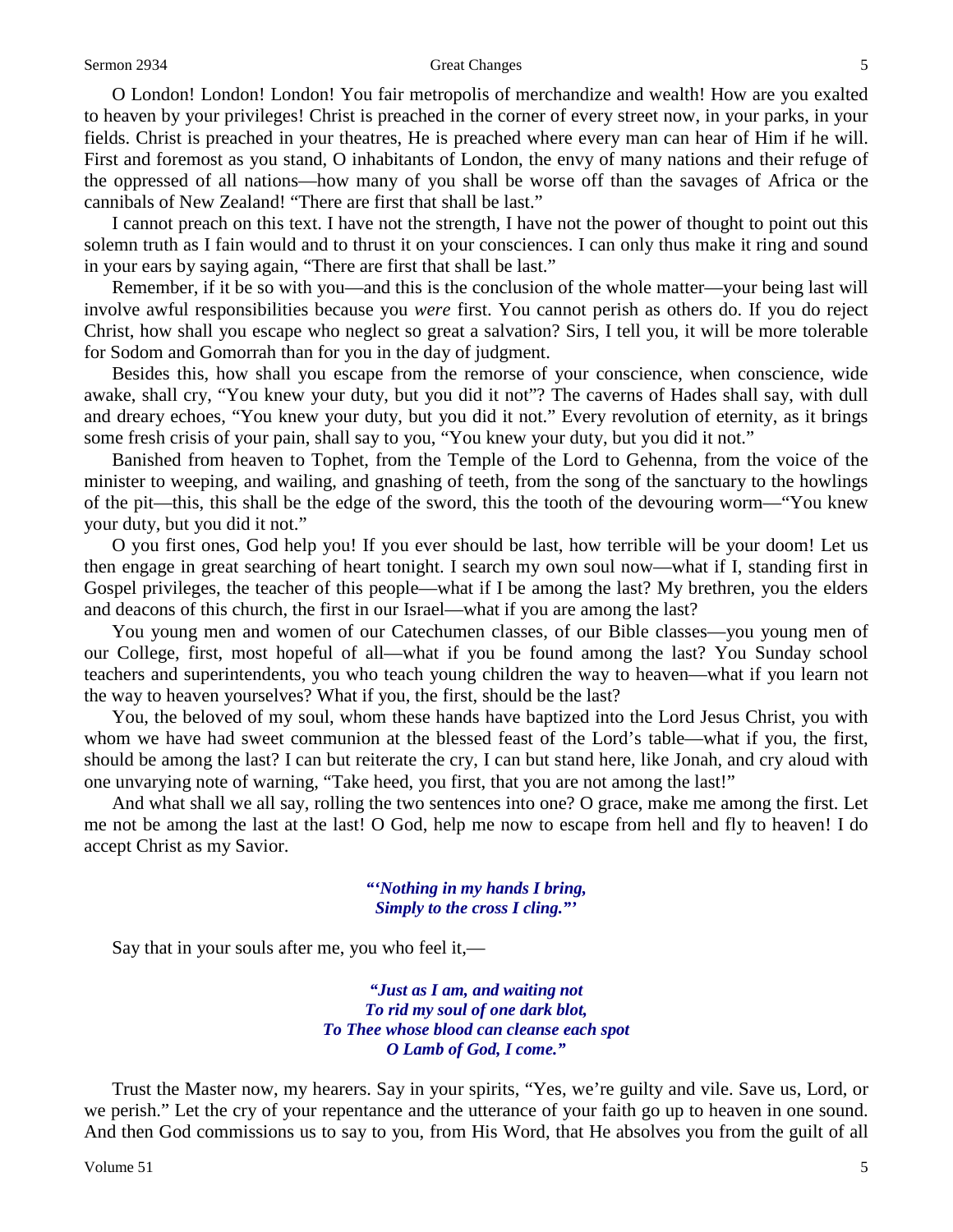your sin when you have believed in Jesus Christ His Son. He that *believeth* on the Son hath everlasting life and shall never perish. He shall never come into condemnation, but the love of God shall rest on him in time and eternity. God grant it to us all, for His name's sake!

# **EXPOSITION BY C. H. SPURGEON**

# *PSALM 51 AND 142*

**Psalm 51:—**This Psalm is dedicated to the chief musician, so that it was intended to be sung. Yet it is not by any means a joyous piece of music. It seems more fit to be sung—or sighed—as a solo for the solitary penitence of a broken heart than for the united songs of believers. Yet, in God's ear, it is clear that the voice of penitence is full of music, for this penitential Psalm is dedicated to the chief musician.

**Verse 1.** *Have mercy upon me, O God, according to thy lovingkindness:*

No eye can spy out the tender attributes of God like an eye that is sore with weeping on account of acknowledged sin, so David prays, "Have mercy upon me, O God, according to thy lovingkindness." This word "lovingkindness" is a rich double word and it was specially suitable just then, for he who has a broken heart—bruised and broken on account of sin, needs double mercy from God.

**1.** *According unto the multitude of thy tender mercies blot out my transgressions.* 

"They are on record and I cannot erase the terrible lines, nor can You erase them, O Lord, without displaying a multitude of Your tender mercies. It will need omnipotence itself to get rid of this gravure in the brass. Therefore, 'according unto the multitude of thy tender mercies blot out my transgressions."

# **2.** *Wash me thoroughly from mine iniquity.*

"Wash me through and through, O Lord. Wash me thoroughly!" A hypocrite is satisfied with the washing of his garments, but the true penitent cries, "Wash *me*. 'Wash me thoroughly from mine iniquity.' It is almost the only thing that I can really call my own, and it is most sadly mine, O Lord, wash mine iniquity right away!"

# **2.** *And cleanse me from my sin*.

"If washing will not suffice, put me in the fire, but somehow, anyhow, O Lord, cleanse me from my sin!" You notice that David's prayer is not concerning the punishment of his sin, but concerning the sin itself. That is the one thing which is eating into his heart—look how many words he uses to describe it— "My sin; mine iniquity; my transgressions." He cries to God to help him to get rid of that which is the source of all his sorrow. The thief dreads the gallows, but the penitent fears not the punishment of his sin—it is the sin itself that terrifies him.

# **3.** *For I acknowledge my transgressions: and my sin is ever before me.*

"I cannot get away from it and I cannot get rid of it. It stares me in the face. It haunts me in my lying down and my rising up. I am obliged to acknowledge my sin, for it is ever before me."

**4.** *Against thee, thee only, have I sinned, and done this evil in thy sight:*

"It is true that I have grieved others and that I have done much injury to others by my sin, but in all this, I have sinned most against You. The virus—the essence of my sin is that it has been committed against You, O my God!"

**4.** *That thou mightest be justified when thou speakest, and be clear when thou judgest.*

"My sin was committed within Your jurisdiction and against Your law, O Lord, and therefore, as I am summoned to appear at Your court, I cannot disobey the summons. I am compelled to give an answer to the charge brought against me—and my answer is that I am guilty, without any extenuating circumstances that I can plead before You, O Lord! I am guilty through and through."

**5.** *Behold, I was shapen in iniquity; and in sin did my mother conceive me.* 

David does not say that by way of making an excuse for himself, but rather to aggravate his own guilt. He admits that his guiltiness is really a part of himself. He does not say, "Lord, I was acting contrary to my nature when I committed this sin. You know that it was not like me to do that." Oh, no!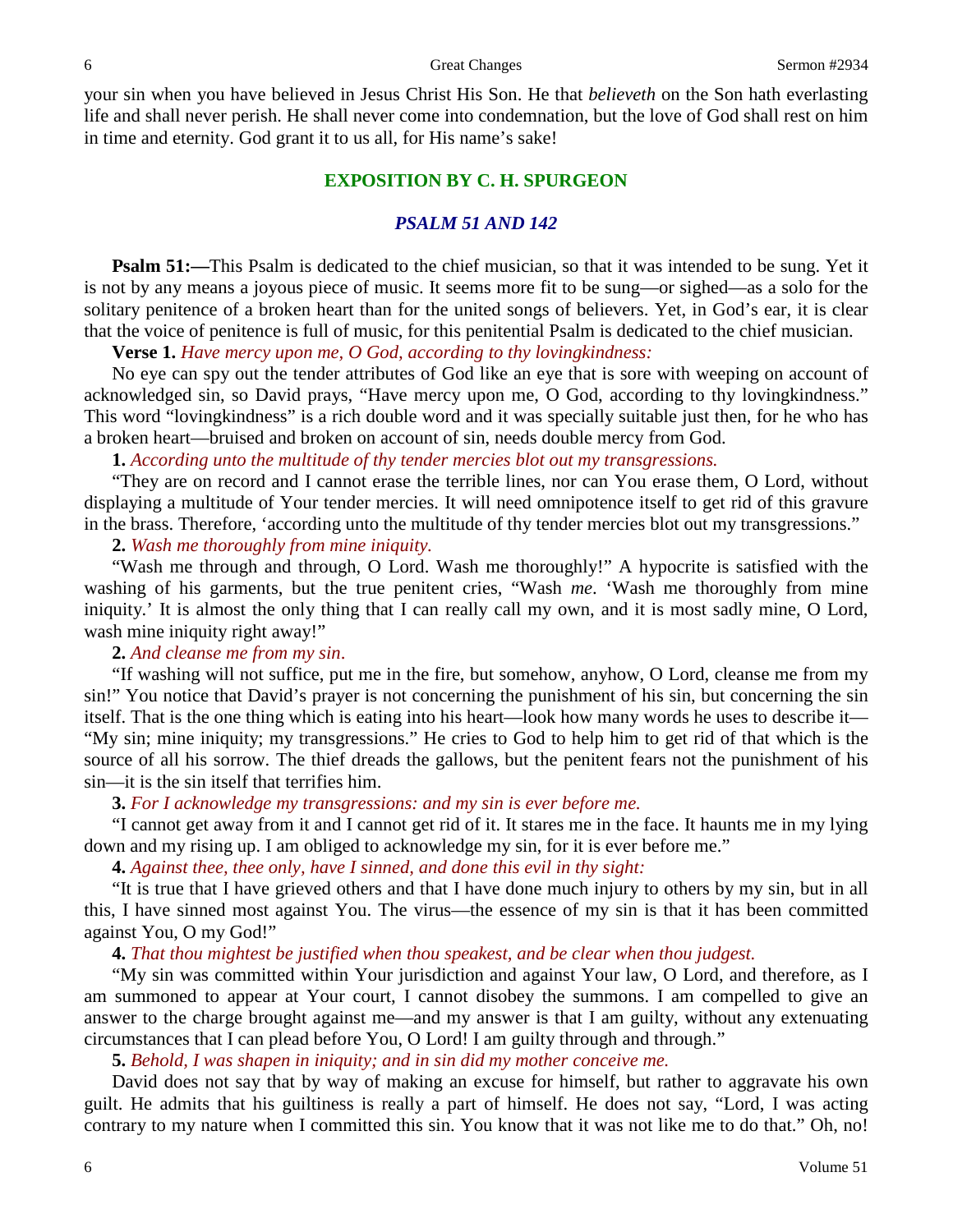but he says, "Lord, You know that I was acting quite in accordance with my nature. It was just like me to fall into this terrible sin."

We have sometimes heard people say that they were surprised to find that they had been guilty of certain sins—let it not be so with you, but rather be you surprised to find yourself kept from guilt, wonder when you are preserved from sin—for the whole tendency of unrenewed human nature is towards iniquity. "In sin did my mother conceive me."

**6.** *Behold, thou desirest truth in the inward parts: and in the hidden part thou shalt make me to know wisdom.* 

As much as to say, "Lord, that which You desire to see in me is not there, and though You have made me also to desire it, yet I fear that I have not at present gone beyond the desire, for still within me, in my secret soul, there lies a tendency to evil, and unless I keep a strict watch over myself, I soon go astray. Lord, make me inwardly clean. I cannot bear that it should be otherwise with me."

**7.** *Purge me with hyssop, and I shall be clean:*

As the priest purges the unclean man by dipping the bunch of hyssop into the blood of the sacrifice, and then sprinkling him with it, so, "purge me with hyssop, and I shall be clean."

## **7.** *Wash me, and I shall be whiter than snow.*

"That is to say, I shall be clean if You do wash me, O Lord! My own washings make me no cleaner. My own purgations make me fouler than I was before, but if You will purge me, and if You will do it with the sacrificial blood, then I shall be whiter than snow." This is grand faith on David's part.

I cannot help calling your attention to it—that he, with a sense of his sin heavy upon him and bowed down to the very earth with the consciousness of his great guilt, yet dares to say, "Wash me" adulterous, murderous David—"wash me, and I shall be whiter than snow." No faith brings greater glory to God than the faith of the consciously guilty when they dare to believe that God can forgive them. Not even the unfallen seraphim can render to God purer homage than when you, a defiled and condemned sinner, dare to believe in the mercy of God in Christ Jesus and so believe as to say, with David, "Wash me, and I shall be whiter than snow."

**8.** *Make me to hear joy and gladness; that the bones which thou hast broken may rejoice.*

If a good man ever goes astray, he may depend upon it that his sin will be very costly to him. And the better a man is, the more expensive will his sin be to him in the long run. God breaks the very bones of His children when He chastens them for their sin. I do not doubt that, many a time, their pilgrim way has been all the more weary in their later days by reason of their sins in their earlier days. There is many a pain that shoots through old bones, that is meant to remind the old bones what they were when they were young. God will certainly chasten us for our iniquities if we are His own people.

# **9.** *Hide thy face from my sins,*

"Lord, do not look at them. Refuse to see them. Hide Your face, not from me, but from my sins."

# **9.** *And blot out all mine iniquities.*

See how he comes back to that note again and again? He is never long away from it. There are certain tunes in which one note is constantly repeated, so is it here. David prays, "O God, put away my sin, blot out my sin, forgive my sin." He cries for nothing else but that—"Hide thy face from my sins, and blot out all mine iniquities." He longs for the time when not one of them shall be in existence.

**10-11.** *Create in me a clean heart, O God; and renew a right spirit within me. Cast me not away from thy presence; and take not thy holy spirit from me.* 

These are the groanings of a true child of God. Never has a man, without the Spirit of God within him, prayed to God in this fashion. David, therefore, notwithstanding all his sin, still had the life of God within his soul, and when Nathan came to reprove him, the sacred fire began to burn again. Here are some of the sparks of it—and some of the smoke of it, too, "Cast me not away from thy presence'—

*"'Dismiss me not from thy service, Lord.'*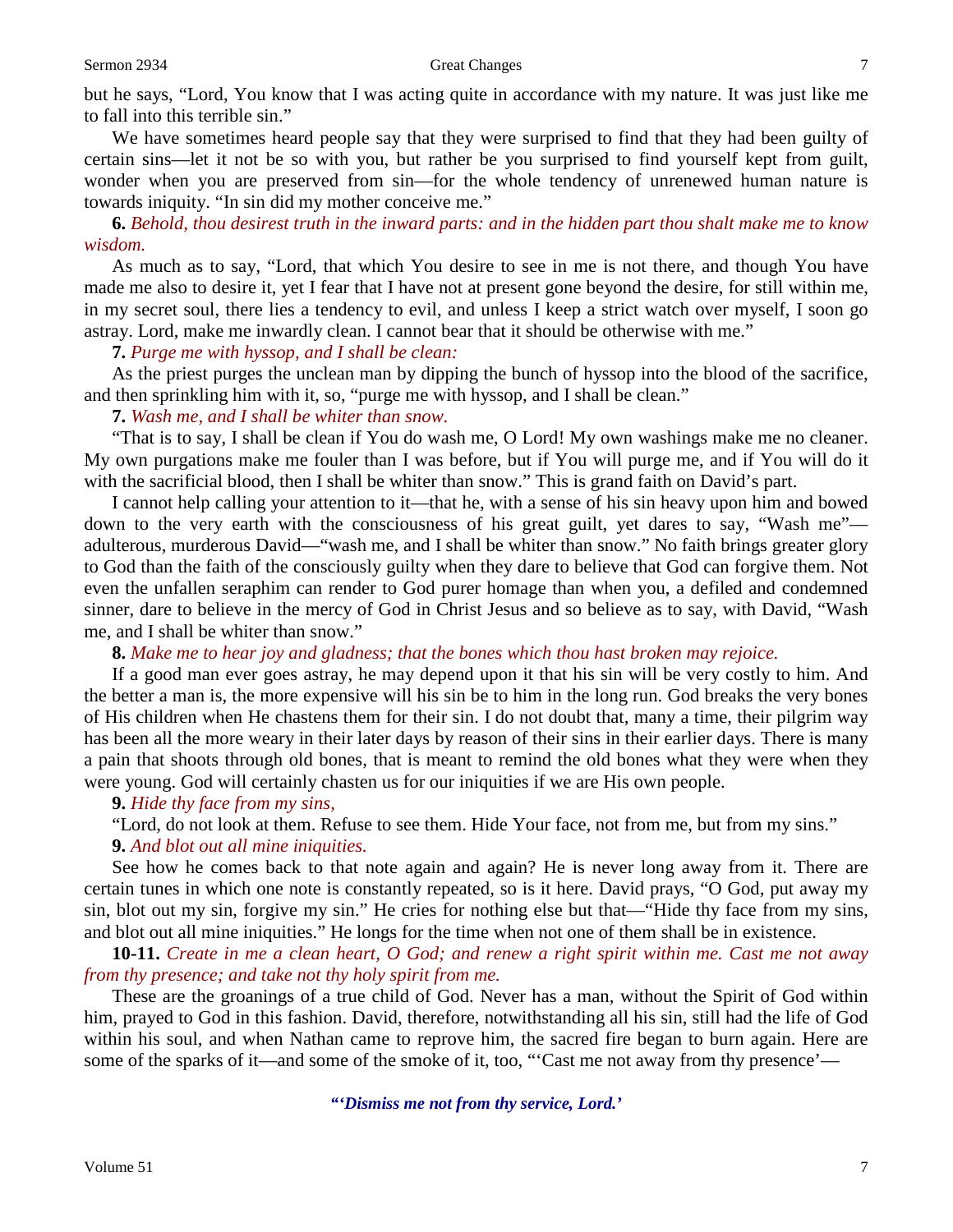"Say not, 'I can no longer use you. You shall no longer stand in My courts, for you have disgraced My livery. Get you gone from My presence.' 'Cast me not away from thy presence; and take not thy holy spirit from me."

## **12.** *Restore unto me the joy of thy salvation; and uphold me with thy free spirit.*

David longs for his Lord to come back to him. When God flogs His children, they still cling to Him and they cry to Him. They do not wish to run away and hide themselves from Him. No, their only comfort is to weep upon their Father's bosom and to wait for the kiss of forgiveness from His lips. So David prays, "Restore unto me the joy of thy salvation; and uphold me with thy free spirit."

**13.** *Then will I teach transgressors thy ways; and sinners shall be converted unto thee.*

Do you not see, brothers and sisters, that we must be in a right state of heart if we are to serve God well? We cannot teach transgressors His way, with a confident hope that they will be converted to Him, unless we ourselves possess the joy of God's salvation and are upheld by His Holy Spirit. If we go to God's work out of order, we shall make a mess of it and accomplish nothing that is really worth doing. But when God gives us His comforting grace within, and His upholdings on every hand, then shall we teach with power and sinners shall learn to profit—"Then will I teach transgressors thy ways, and sinners shall be converted unto thee."

# **14.** *Deliver me from blood-guiltiness, O God, thou God of my salvation: and my tongue shall sing aloud of thy righteousness.*

None sing so loudly the praises of Redeeming grace as those who have been forgiven great sins. There is no music, outside heaven, that has such a volume of God-glorifying praise in it as the song of the man who loves much because he has had much forgiven—"My tongue shall sing aloud of thy righteousness."

# **15.** *O Lord, open thou my lips;*

He felt as if he could not be trusted to open his own lips, and certainly, he was not to be trusted to open his own eyes, for when he had aforetime opened them, he had looked on that which led him into sin. So now he would have God to keep his very lips, that he shall never speak again except as he shall be guided from on high—"O Lord, open thou my lips;"

**15-16.** *And my mouth shall shew forth thy praise. For thou desirest not sacrifice; else would I give it:*

Very naturally, David's mind began to think of the multitudes of bullocks, and lambs, and rams that were burnt upon JEHOVAH's altar. There is nothing that makes a man so spiritual and so evangelical as a deep sense of sin. You cannot be a sacramentarian and a ceremonialist very long if you have a broken heart. Those pretty toys do very well for the kind of "miserable sinners" who do not know what either misery or sin means. But he who really has had his heart broken on account of the guilt of his sin cannot be content with the mere outward sacrifice—he must have that which is spiritual—"Thou desirest not sacrifice; else would I give it:"

# **16-17.** *Thou delightest not in burnt offering. The sacrifices of God are a broken spirit: a broken and a contrite heart, O God, thou wilt not despise.*

David has come to feel that it is better to have one genuine sigh for sin than to make ten thousand bullocks shed their blood upon the sacrificial altar. And if you are truly broken from your sin—if you do really hate it and cry to God for the pardon of it—if the Spirit of God has really given you complete cleansing from your guilt by the precious blood of Jesus—this is better than all the material sacrifices offered in all the temples that were ever built and overlaid with gold. "The sacrifices of God are a broken spirit; a broken and a contrite heart, O God, thou wilt not despise."

## **18.** *Do good in thy good pleasure unto Zion: build thou the walls of Jerusalem.*

As much as though David said, "I have done great hurt to Zion, I have pulled down the walls of Jerusalem by my sin. Now, Lord, build them up again. Undo the mischief which Your poor foolish servant has wrought by his backslidings." So may any backsliders amongst us pray to the Lord, "Visit Your church so graciously, Lord, that my sin may not injure her!"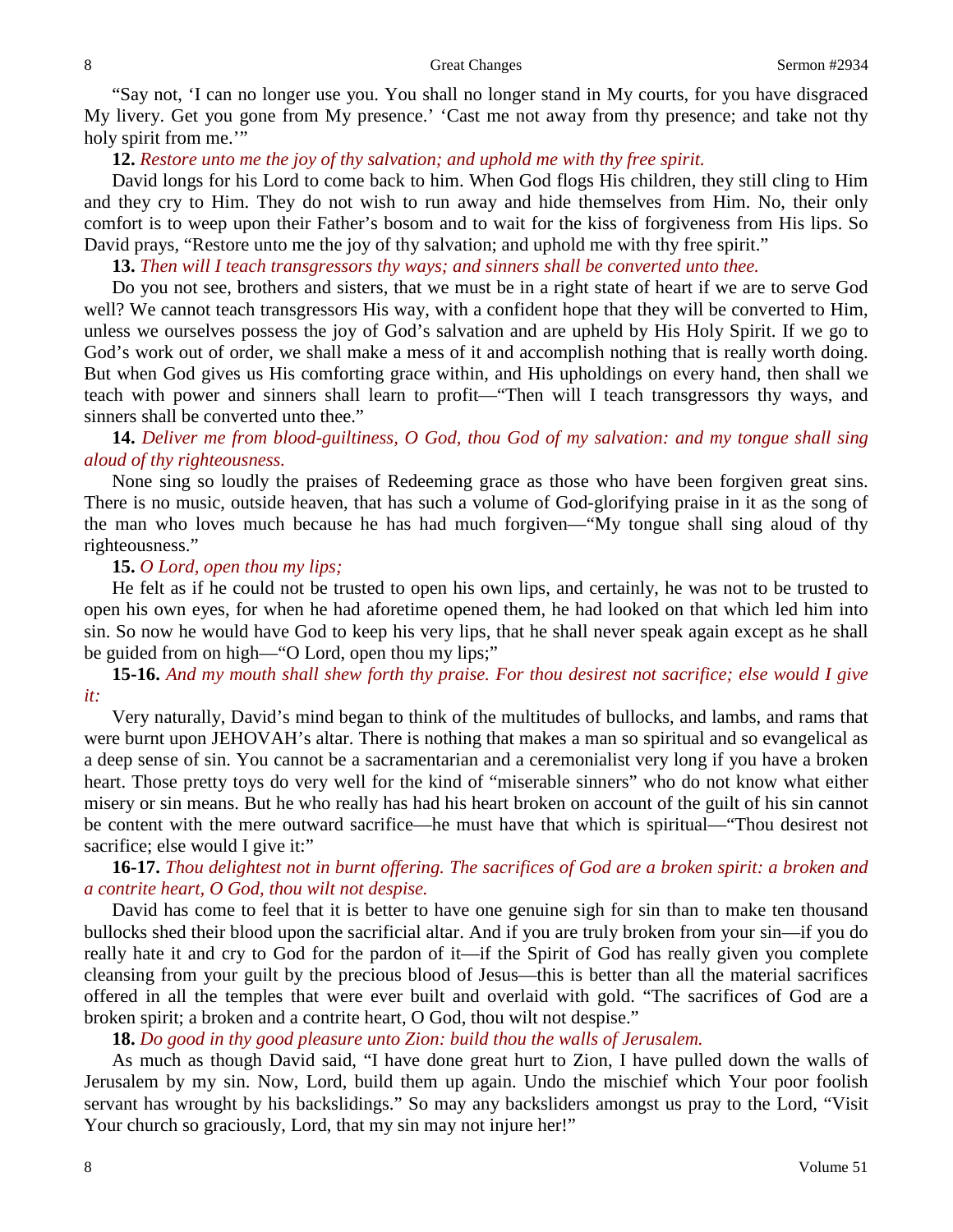# **19.** *Then shalt thou be pleased with the sacrifices of righteousness, with burnt offering and whole burnt offering: then shall they offer bullocks upon thine altar.*

Oh, yes, we are sure to bring to God the best that we have when we once get our sins forgiven. After we have looked to Christ, who is the one great sacrifice for sin, then we bring to God all that we can to show how grateful we are for His pardoning mercy.

**Psalm 142.** Maschil of David. A prayer when he was in the cave. This "Maschil of David" is instructive to us, for the experience of one believer is very edifying to another. We are so much alike that, as in water, face answers to face, so the heart of men answers to man—and what one believer has felt awakens sympathy in the rest of God's people.

**Psalm 142:1-2.** *I cried unto the LORD with my voice; with my voice unto the LORD did I make my supplication. I poured out my complaint before him; I shewed before him my trouble.*

David mentions that he prayed with his voice. This is an unimportant matter compared with praying with the heart, but when the heart is full of prayer, it is often very helpful to be able to use the voice to give expression to the emotions of the soul. To have a room in which, without disturbing others and without ostentatiously revealing your private experiences to others, you can speak aloud unto the Lord, will be found to be a great advantage in prayer.

Some men's thoughts become more concentrated and flow more freely—and their hearts are better able to pour out their deepest and fullest expressions when they can pray aloud. So David says that, in the cave, where he would not be likely to disturb anybody, he cried with his voice unto the Lord—"With my voice unto the LORD did I make my supplication."

You can see from verse 2 what was the style of his prayer. "I poured out my complaint." The figure is a very simple one. Just as you pour out water from a bottle, so David let his heart's complaint flow out before the Lord. In pouring out water, it sometimes comes slowly gurgling, and sometimes fast—at times with a rush, followed by a pause.

There is no prayer better than that which naturally flows from the renewed heart, without any strain or effort. It was so with David—"I poured out my complaint before him, I shewed before him my trouble." Just as a patient shows his wounds to the surgeon, so take away the covering from your broken heart and wounded spirit, and set your trouble before the Lord, who already sees it. It will be no novelty or cause of surprise to Him, but He desires you to manifest such trustfulness in Him as will lead you to lay before Him your complaint and your trouble.

# **3.** *When my spirit was overwhelmed within me, then thou knewest my path.*

"My spirit was so overwhelmed within me, that I did not know where I was, or what I was. I could not make head or tail of myself. I seemed to be like a skein of silk or wool in a tangle. My thoughts, as George Herbert would have said, were all a case of knives, sharp to cut and wound. I could not make myself out. I was a puzzle even to myself, but 'thou knewest my path' even then."

**3-4.** *In the way wherein I walked have they privily laid a snare for me. I looked on my right hand, and beheld, but there was no man that would know me: refuge failed me; no man cared for my soul.*

This is a terrible condition for anyone to be in—to have every friend forsake you—to find that those who used to know you best, do not want to know you any longer, but turn their heads away as if it would be a disgrace to them to be known to have been your friends. This is a grand opportunity for testing the reality of your faith.

Can you believe God now? Can you take Him to be your Friend now that you have not another friend in the world? Fine-weather faith is very cheap and easily obtained—but the faith that can stand fast in the time of the storm and tempest—that hardy mountaineering faith which hides in God in the coldest winter and finds its summertime in Him alone—that is the faith that is worth having and worth keeping.

**6.** *I cried unto thee, O LORD: I said, Thou art my refuge and my portion in the land of the living.*